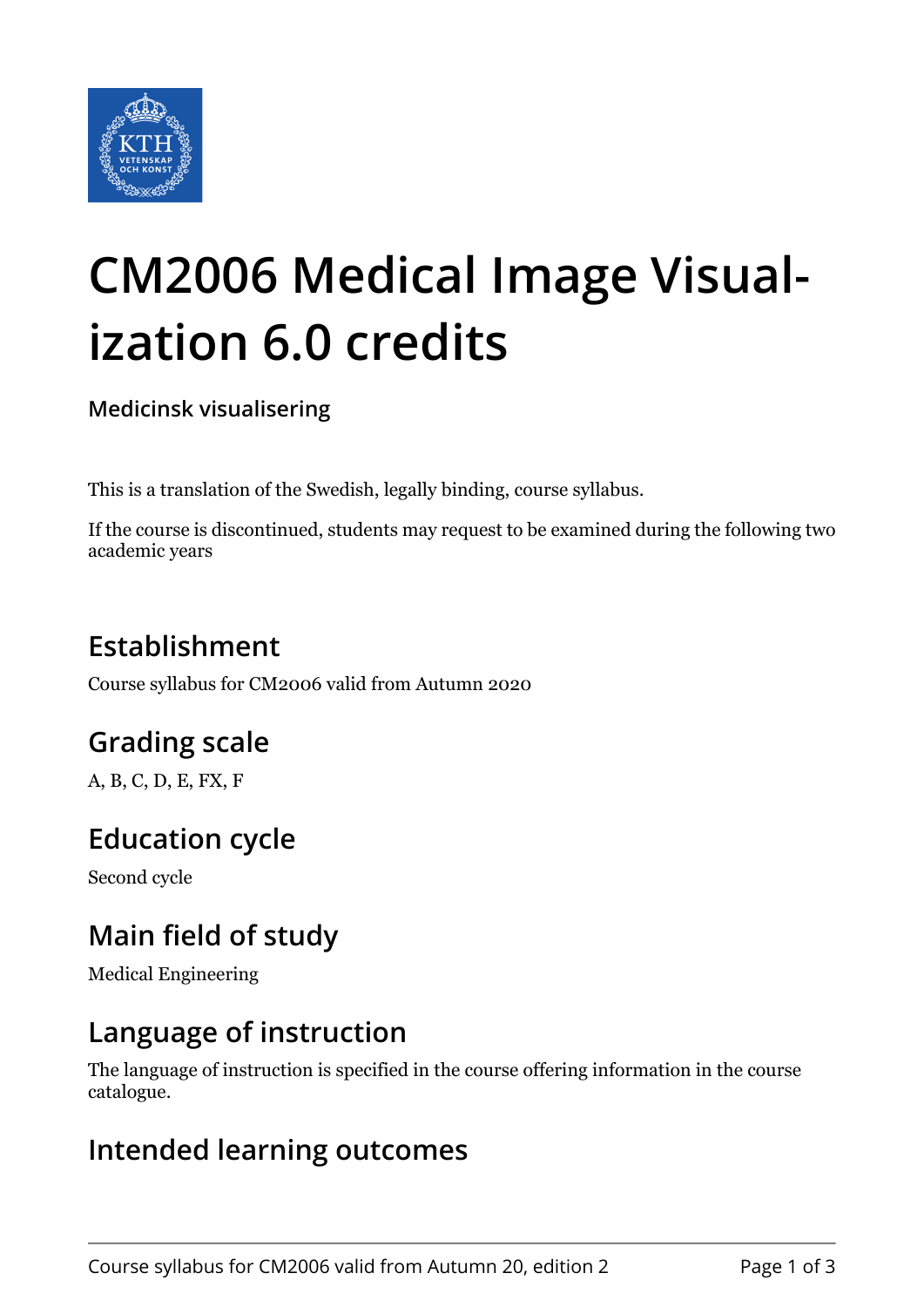Medical image visualization is a specific area of scientific visualization that is focused on medical applications. Visualization in a medical context is used for different purposes, including diagnosis with radiological data, treatment planning, intraoperative support, data annotation and educational purposes among others.

This course covers the concepts, theories and most used methods used for exploring and interacting with images in medical applications. After completion, the participant will be able to:

- Understand the different parts of a visualization pipeline
- Understand the theory of the most used methods for surface and volume rendering
- Summarize the most used techniques in volume interaction and stereo rendering
- Design visualization solutions for medical applications

Select and adapt the most appropriate methods for image visualization in medical applications

Create visualization prototypes using medical images that can be used in medical applications

in order to:

- understand the complete visualization pipeline in a medical context
- be able to implement visualization solutions in medical applications
- have a broad knowledge base that can ease understanding literature in the field

#### **Course contents**

- Applications in medical image visualization
- The visualization pipeline
- Surface reconstruction and rendering
- Volume rendering
- Volume interaction
- Stereoscopic techniques

The course consists of lectures, laboratories and mathematical exercises. The participants will combine VTK (the Visualization Toolkit) in Python with other libraries. The course also includes introductory labs for students with programming experience but without experience in Python.

## **Specific prerequisites**